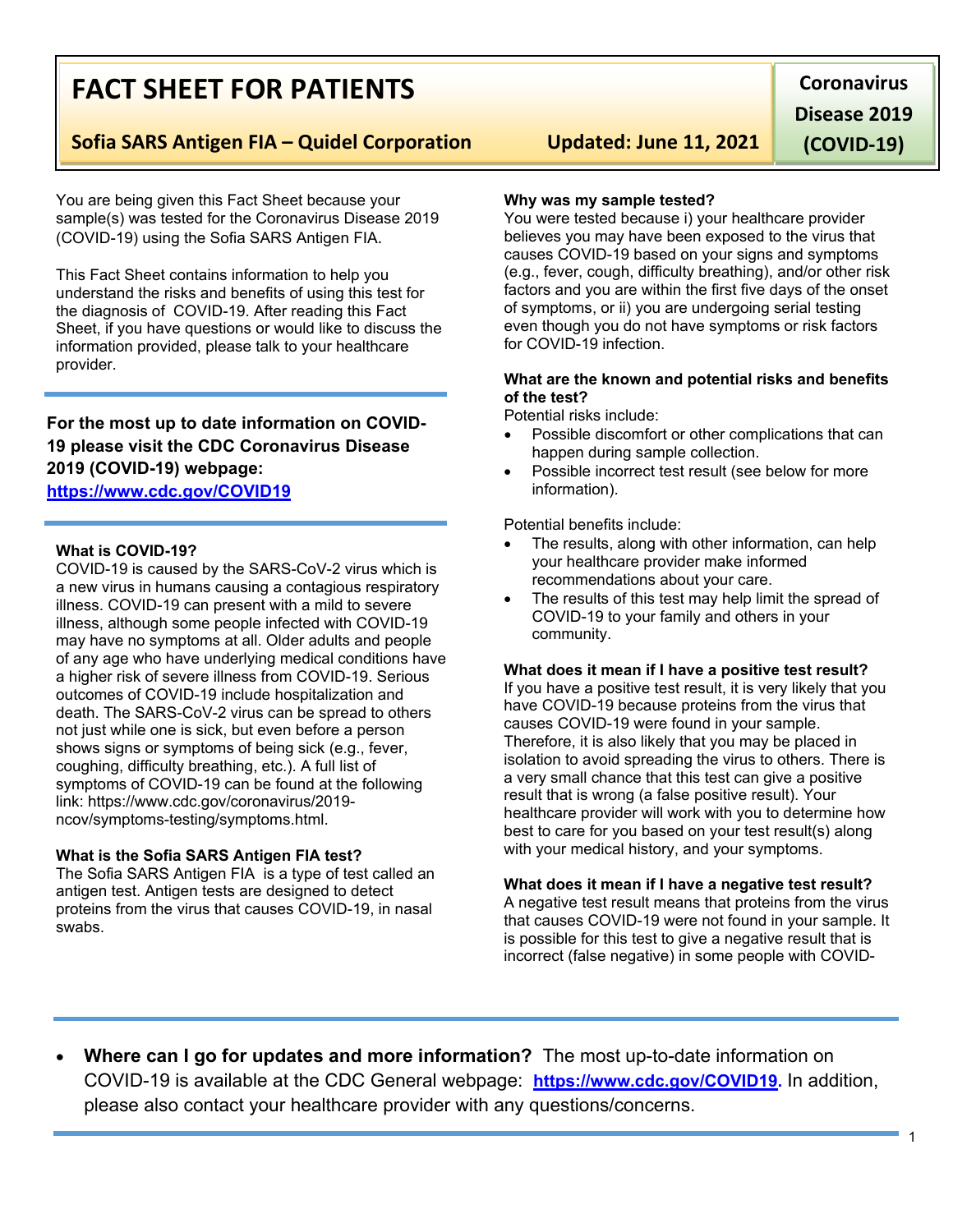## **FACT SHEET FOR PATIENTS**

**Sofia SARS Antigen FIA – Quidel Corporation Updated: June 11, 2021**

19. This means that you could possibly still have COVID-19 even though the test is negative. If your test result is negative, your healthcare provider will consider the test result together with all other aspects of your medical history (such as symptoms, possible exposures, and geographical location of places you have recently traveled) in deciding how to care for you. The amount of antigen in a sample may decrease the longer you have symptoms of infection. In symptomatic people, specimens collected after you have had symptoms for more than 5 days may be more likely to be negative compared to a molecular assay. It is important that you work with your healthcare provider to help you understand the next steps you should take.

### **What is serial testing?**

Serial testing is when a single person is tested for COVID-19 more than once using the same test. Because the amount of antigen in your sample may change over time and false results may occur, repeated testing may identify more individuals with COVID-19 infection than a single test. By repeating testing, it may be possible to more quickly identify cases of COVID-19 infection and reduce spread of infection. Additional testing with a molecular COVID-19 test may be necessary, depending on your individual risk factors and test results.

### **What are the differences between antigen tests and other COVID-19 tests?**

There are different kinds of tests for diagnosing COVID-19. Molecular tests ( also known as PCR tests) detect genetic material from the virus. Antigen tests detect proteins from the virus. Antigen tests are very specific for the virus, but are not as sensitive as molecular tests. This means that a positive result is highly accurate, but a negative result does not rule out infection. If your test result is negative, you should discuss with your healthcare provider whether an additional molecular test would help with your care, and when you should discontinue home isolation. If you will not have an additional test to determine if you are contagious, the

CDC currently recommends that you should stay home until three things have happened:

• You have had no fever for at least 24 hours (that is one full day of no fever without the use of medicine that reduces fevers)

### AND

• Other symptoms have improved (for example, when your cough or shortness of breath has improved). Loss of taste and smell may persist for weeks or months after recovery and need not delay the end of isolation.

### AND

• At least 10 days have passed since your symptoms first appeared.

For more information, the CDC has provided guidelines on how to prevent the spread of COVID-19 if you are sick: [https://www.cdc.gov/coronavirus/2019](https://www.cdc.gov/coronavirus/2019-ncov/downloads/sick-with-2019-nCoV-fact-sheet.pdf) [ncov/downloads/sick-with-2019-nCoV-fact-sheet.pdf](https://www.cdc.gov/coronavirus/2019-ncov/downloads/sick-with-2019-nCoV-fact-sheet.pdf)

### **Is this test FDA-approved or cleared?**

No. This test is not yet approved or cleared by the United States FDA. FDA may issue an Emergency Use Authorization (EUA) when certain criteria are met, which includes that there are no adequate, approved, available alternatives. The EUA for this test is supported by the Secretary of Health and Human Service's (HHS's) declaration that circumstances exist to justify the emergency use of *in vitro* diagnostics for the detection and/or diagnosis of the virus that causes COVID-19. This EUA will remain in effect (meaning this test can be used) for the duration of the COVID-19 declaration justifying emergency of IVDs, unless it is terminated or revoked by FDA (after which the test may no longer be used).

### **What are the approved alternatives?**

There are no approved available alternative antigen tests. Any tests that have received full marketing status (e.g., cleared, approved), as opposed to an EUA, by FDA can be found by searching the medical device databases here: [https://www.fda.gov/medical-](https://www.fda.gov/medical-devices/device-advice-comprehensive-regulatory-assistance/medical-device-databases)

• **Where can I go for updates and more information?** The most up-to-date information on COVID-19 is available at the CDC General webpage: **[https://www.cdc.gov/COVID19.](https://www.cdc.gov/nCoV)** In addition, please also contact your healthcare provider with any questions/concerns.

**Coronavirus Disease 2019 (COVID-19)**